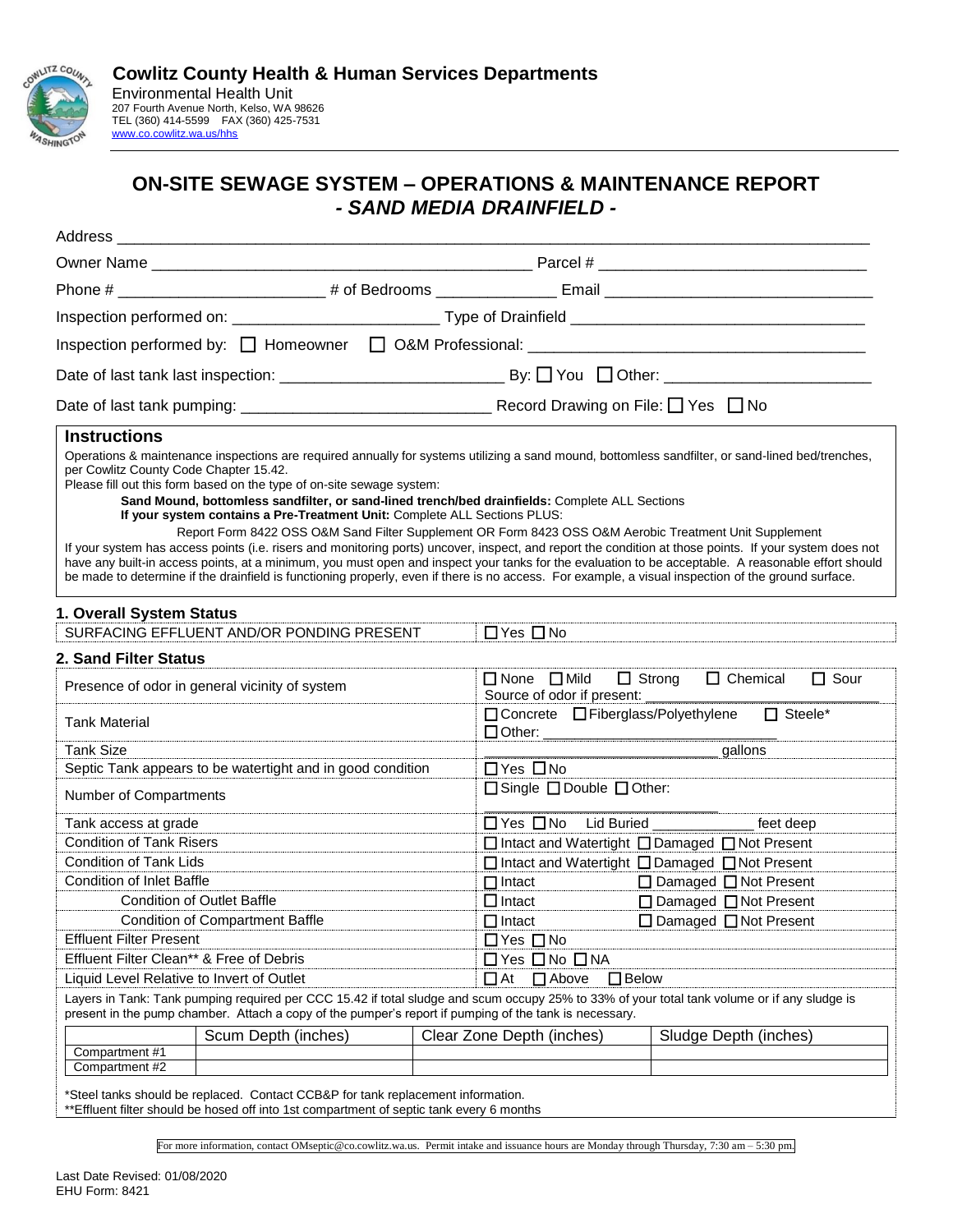## **3. Pump Chamber Status (if applicable)** ☐ **NA**

| <b>Pump Chamber Material</b>                                                                   | $\Box$ Concrete $\Box$ Fiberglass/Polyethylene                                   |
|------------------------------------------------------------------------------------------------|----------------------------------------------------------------------------------|
| Pump Chamber Size                                                                              | gallons                                                                          |
| Pump chamber appears to be watertight and in good condition                                    | $\Box$ Yes $\Box$ No                                                             |
| Pump chamber Access at Grade                                                                   | □ Yes □ No Lid Buried _________<br>feet deep                                     |
| Condition of Pump Chamber Risers                                                               | $\Box$ Intact and Watertight $\Box$ Damaged $\Box$ Not Present                   |
| Condition of Pump Chamber Lids                                                                 | □ Intact and Watertight □ Damaged □ Not Present                                  |
| Scum/Solids present in Pump Chamber                                                            | $\Box$ Yes $\Box$ No<br>Scum depth _________ inches Sludge depth _____<br>inches |
| Pump or Siphon Functional                                                                      | $\Box$ Yes $\Box$ No                                                             |
| Pump controlled by                                                                             | $\Box$ Dose Timer<br>$\Box$ Demand Float                                         |
| <b>Floats or Bell Sensor Functional</b>                                                        | $\Box$ Yes $\Box$ No                                                             |
| High water alarm (visual and audible) working                                                  | $\Box$ Yes $\Box$ No                                                             |
| Electrical Components Sealed & Watertight                                                      | $\Box$ Yes $\Box$ No                                                             |
| Type of Screen                                                                                 | $\Box$ In-line screen<br>□ Vault w/basket<br>$\Box$ Vault w/filter<br>П<br>NA.   |
| Screen Clean*** and Free of Debris                                                             | $\Box$ Yes $\Box$ No                                                             |
| ***Pump chamber screen should be hosed off into 1st compartment of septic tank every 6 months. |                                                                                  |

## **4. Drainfield Status**

| There are signs of sewage discharge to the surface<br>(Strong odor, damp or spongy ground, excessive vegetation) | $\Box$ Yes $\Box$ No |                                                 |             |
|------------------------------------------------------------------------------------------------------------------|----------------------|-------------------------------------------------|-------------|
| The area is free from roads, vehicular traffic, structures, etc.                                                 | $\Box$ Yes $\Box$ No |                                                 |             |
| The area is free from surface water drainage & down spouts                                                       | $\Box$ Yes $\Box$ No |                                                 |             |
| The dedicated reserve area is protected                                                                          | $\Box$ Yes $\Box$ No |                                                 |             |
| Surface access to manifold & ball valves                                                                         | $\Box$ Yes $\Box$ No |                                                 |             |
| Lateral lines flushed & equal distribution verified                                                              | $\Box$ Yes $\Box$ No |                                                 |             |
| Condition of monitoring ports                                                                                    |                      | $\Box$ Intact $\Box$ Damaged $\Box$ Not Present |             |
| Biomat present on sand - gravel interface                                                                        | $\Box$ Yes $\Box$ No |                                                 |             |
| Ponding on the sand - gravel interface                                                                           | $\Box$ Yes $\Box$ No | Ponding is                                      | inches deep |
| Ponding on the sand - native soil interface                                                                      | $\Box$ Yes $\Box$ No | Ponding is                                      | inches deep |
| Sand media appears to be settling                                                                                | $\Box$ Yes $\Box$ No |                                                 |             |
| <b>Additional Requirements for MOUNDS ONLY:</b>                                                                  |                      |                                                 |             |
| Ponding at the toe or sides of the mound                                                                         | $\Box$ Yes $\Box$ No |                                                 |             |
| Seepage at the toe or sides of the mound                                                                         | $\Box$ Yes $\Box$ No |                                                 |             |

## **5. Existing System Drawing (Complete only if NO record drawing on file with the county)**

Scale:  $1" =$  feet

For more information, contact OMseptic@co.cowlitz.wa.us. Permit intake and issuance hours are Monday through Thursday, 7:30 am – 5:30 pm.